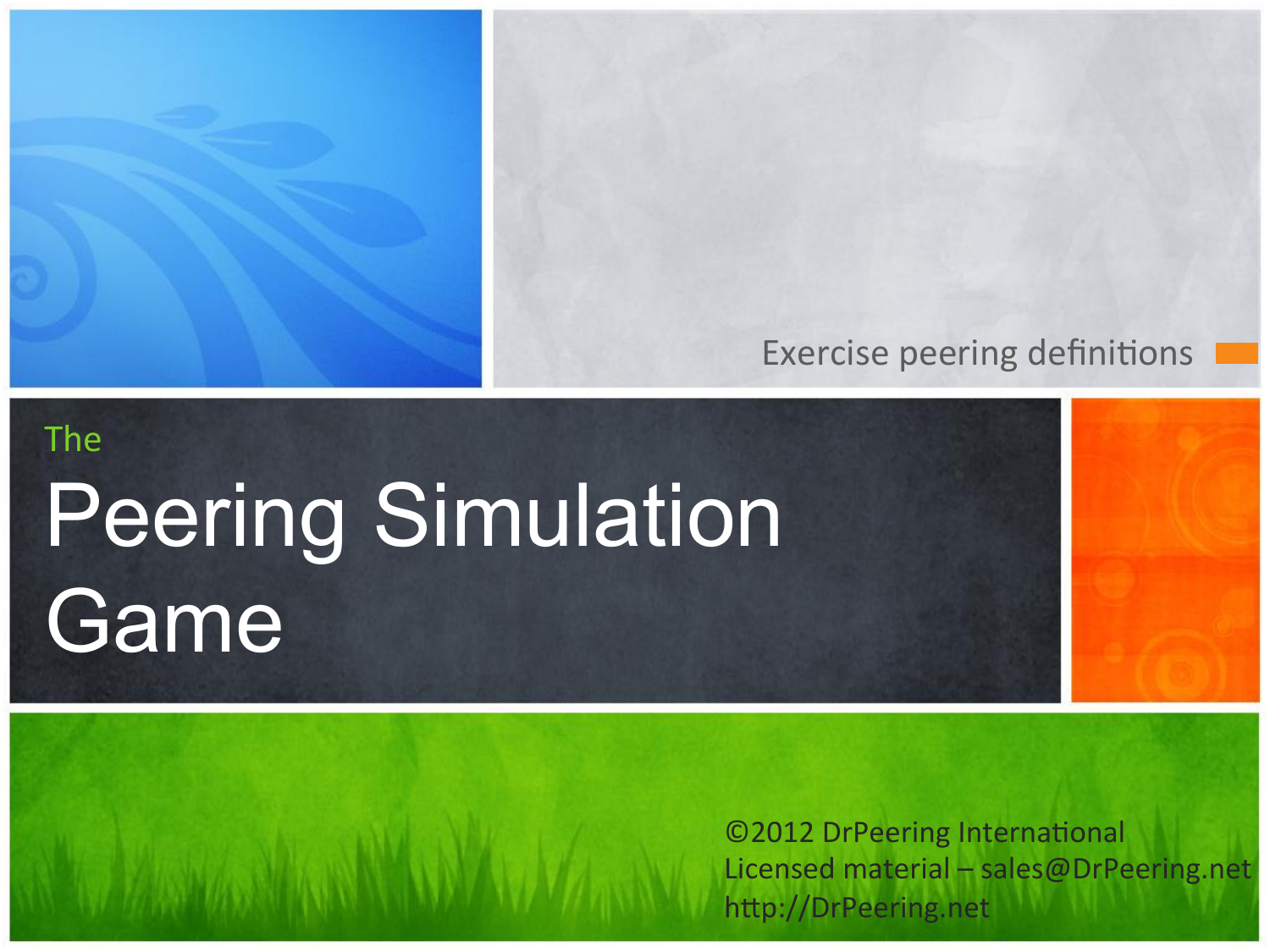### Apply the definitions

- Strategy Game
- Use the terminology correctly
- Negotiate Peering
- Successful in dozens of fora

2 

- Engaging
- Fun!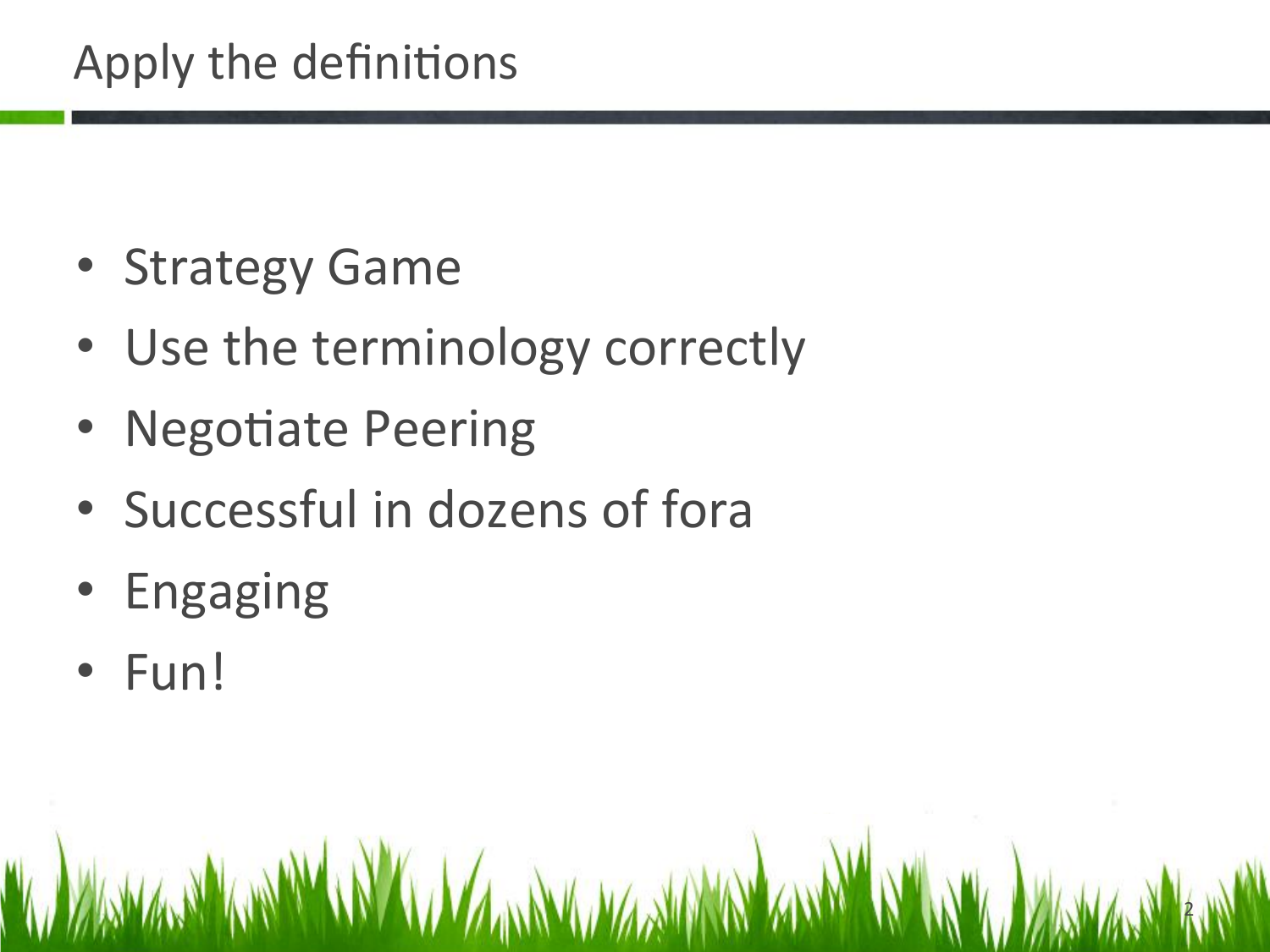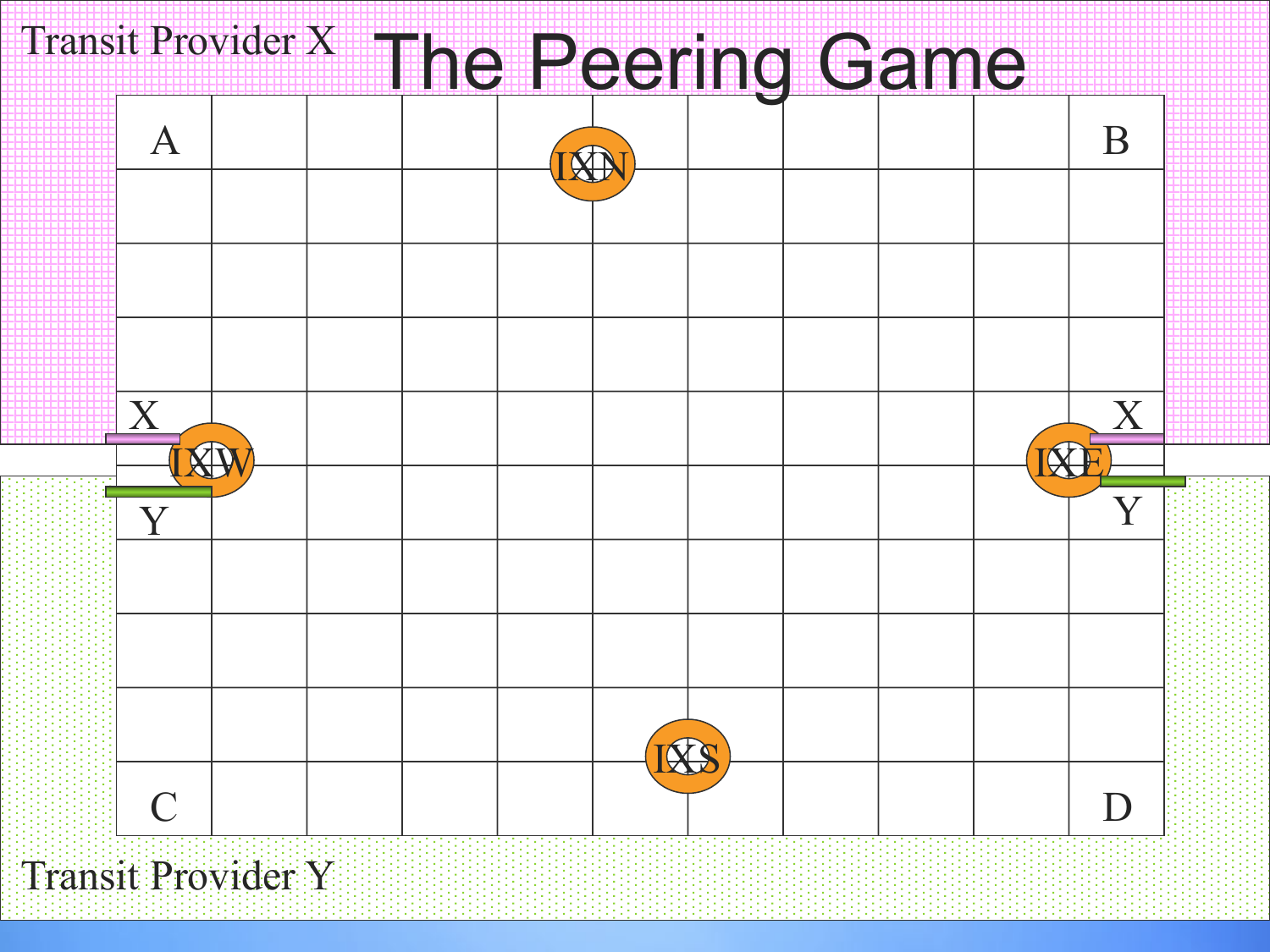## 3 Rules

- 1. Goal: **Maximize bank holdings.** Make money by acquiring customers and reduce transit costs by peering
- 2. Play: Roll the dice and expand your network by selecting that many adjacent "squares" of customers
- Gain transit revenue of \$2000 for each customer square you own
- Pay transit fees of \$1000 for each square of traffic that **other** ISPs own
- 3. If at Exchange Point, two ISPs can **negotiate peering**:
	- \$2000 recurring cost and loss of 2 turns, ISPs negotiates who covers the costs of peering

– Peering ISPs do not have to pay transit for each others

Quick round…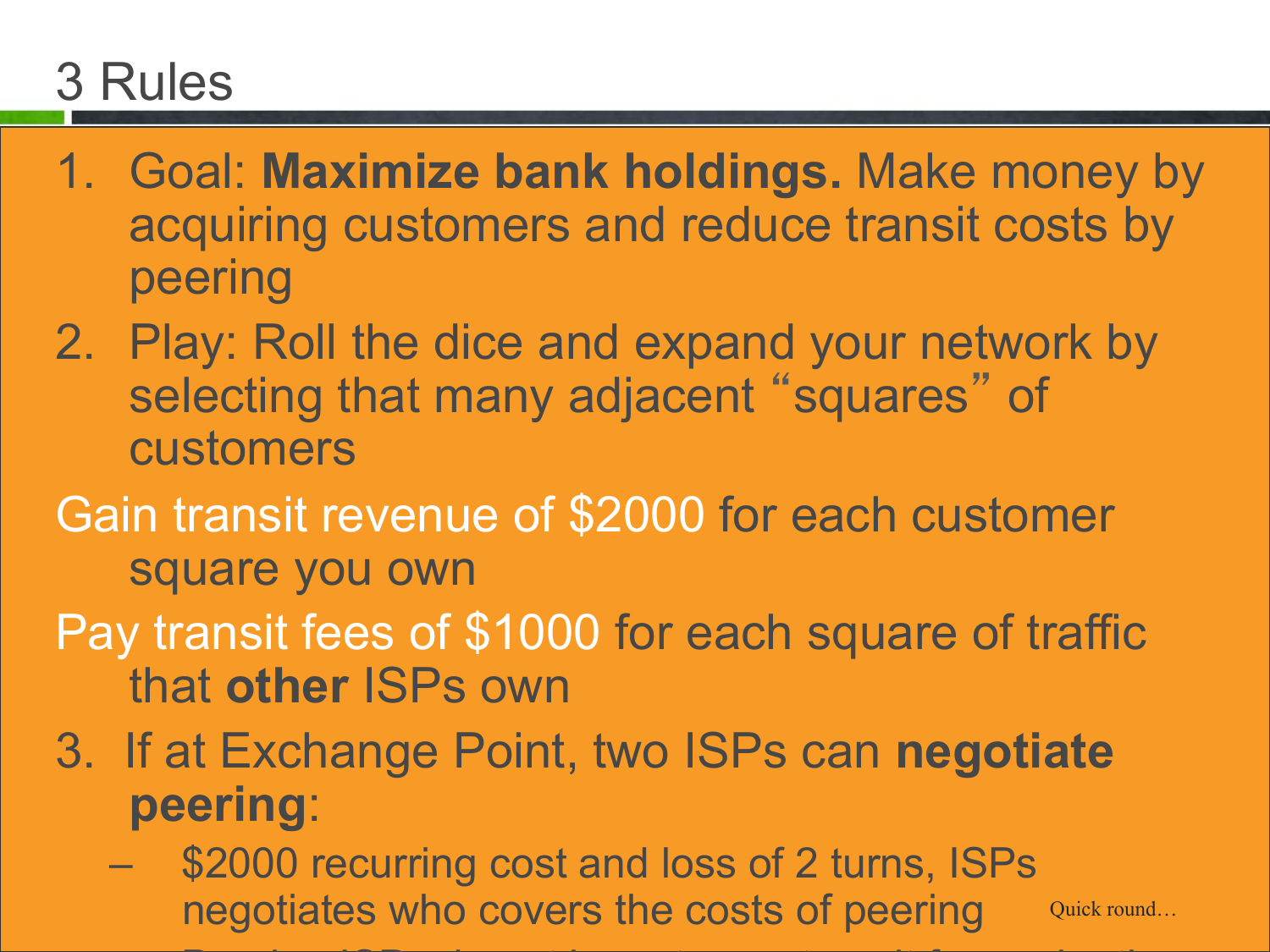

Transit Provider Y

w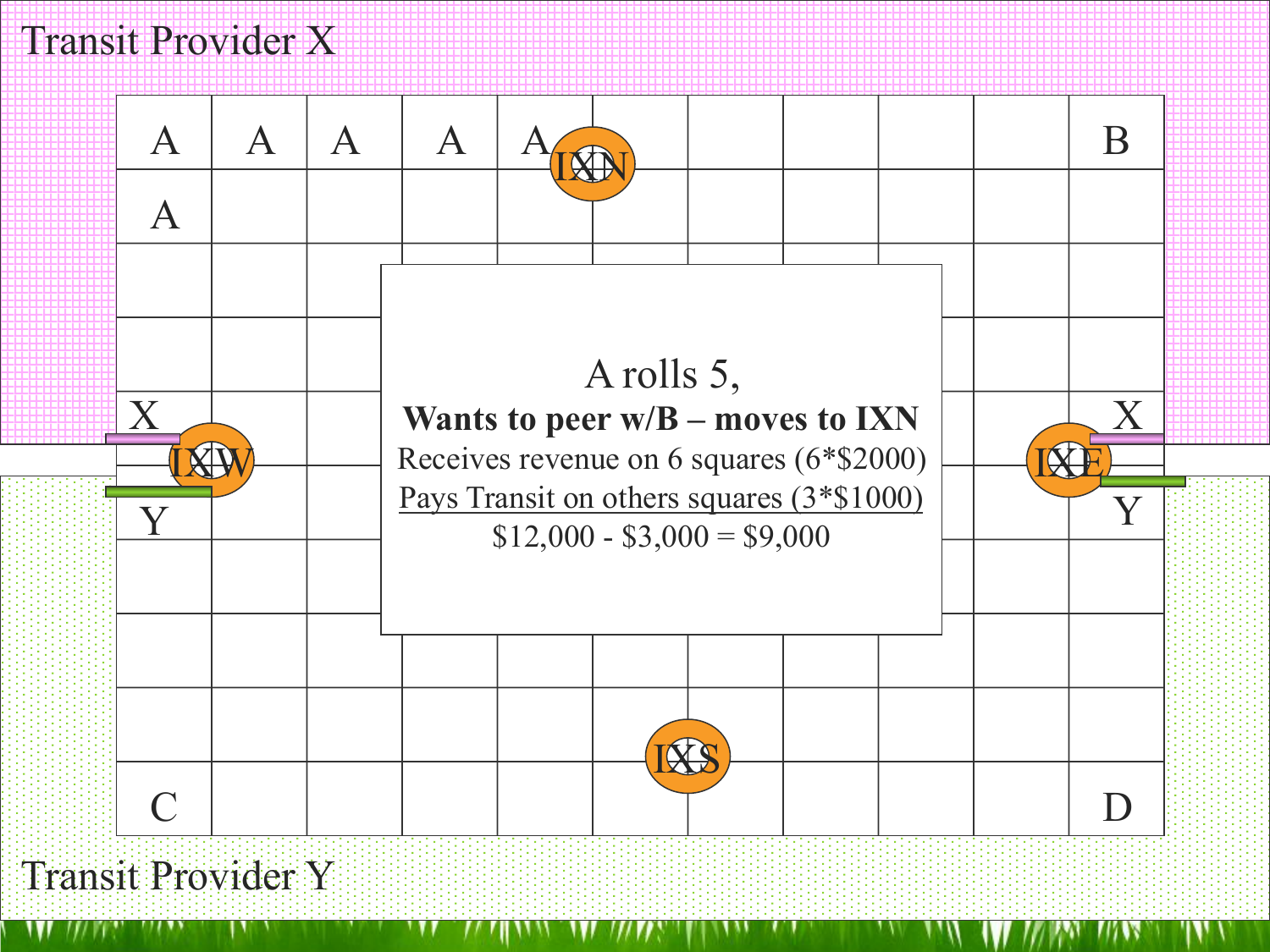

#### Transit Provider Y

WI 777 FI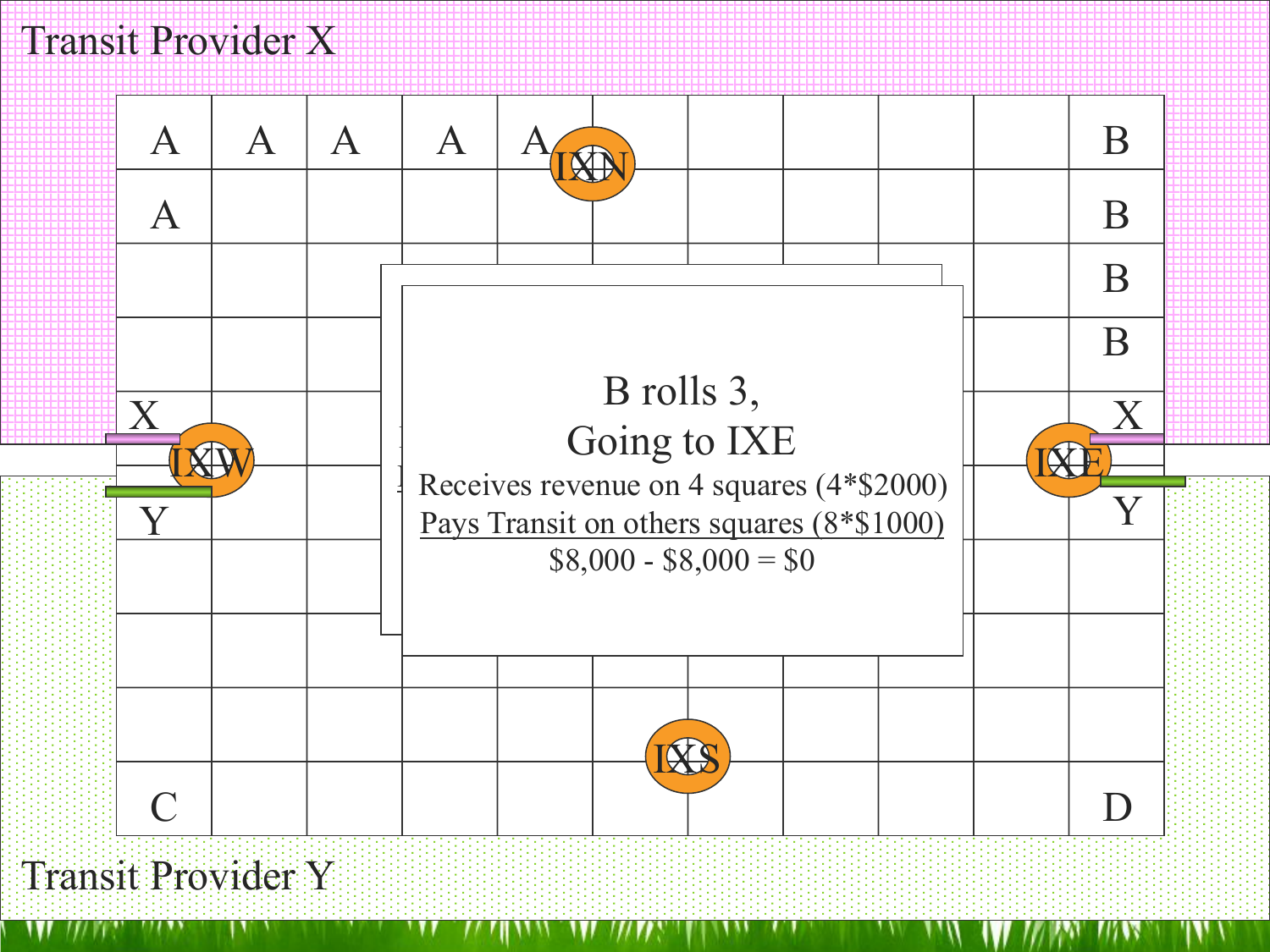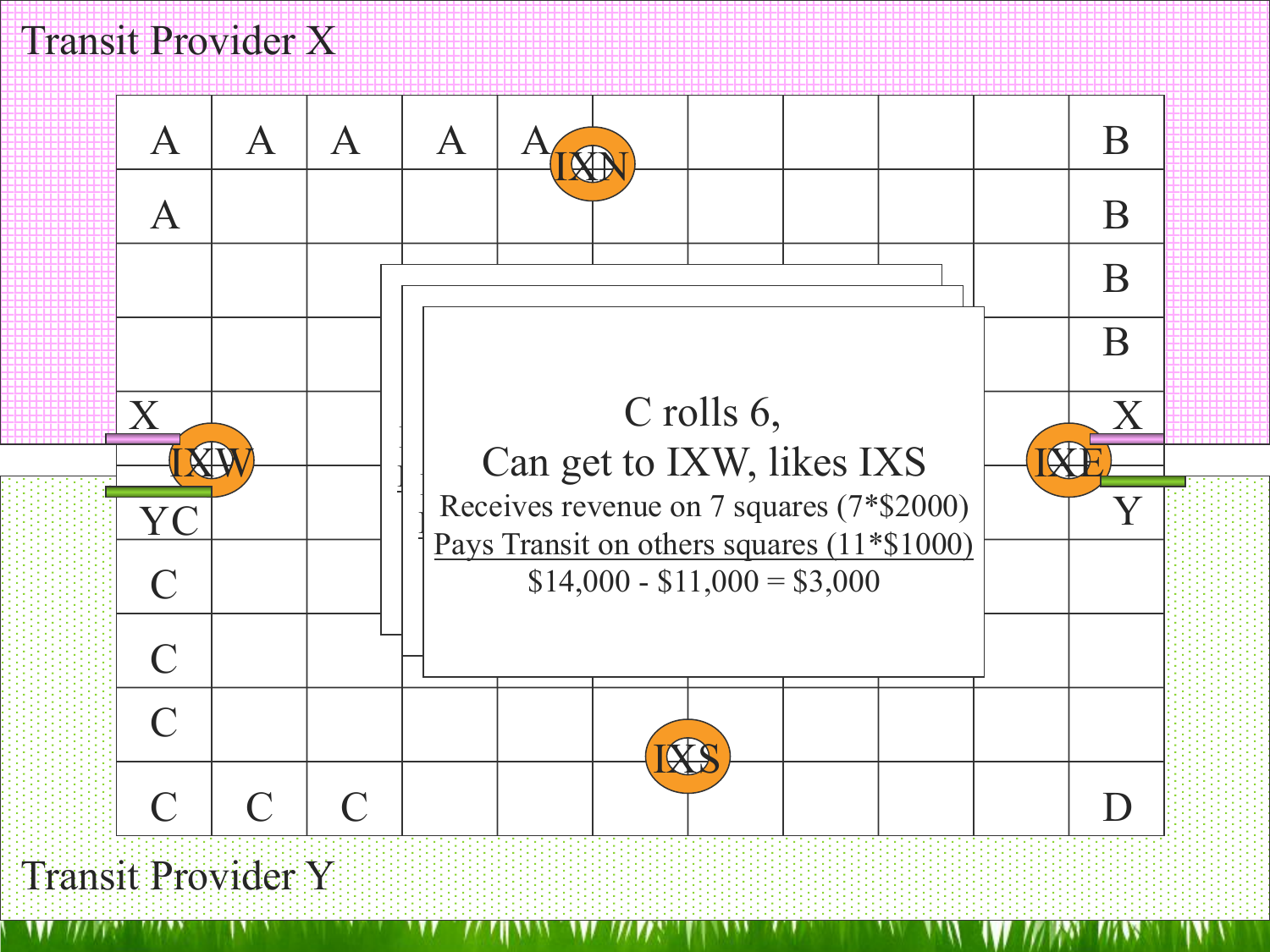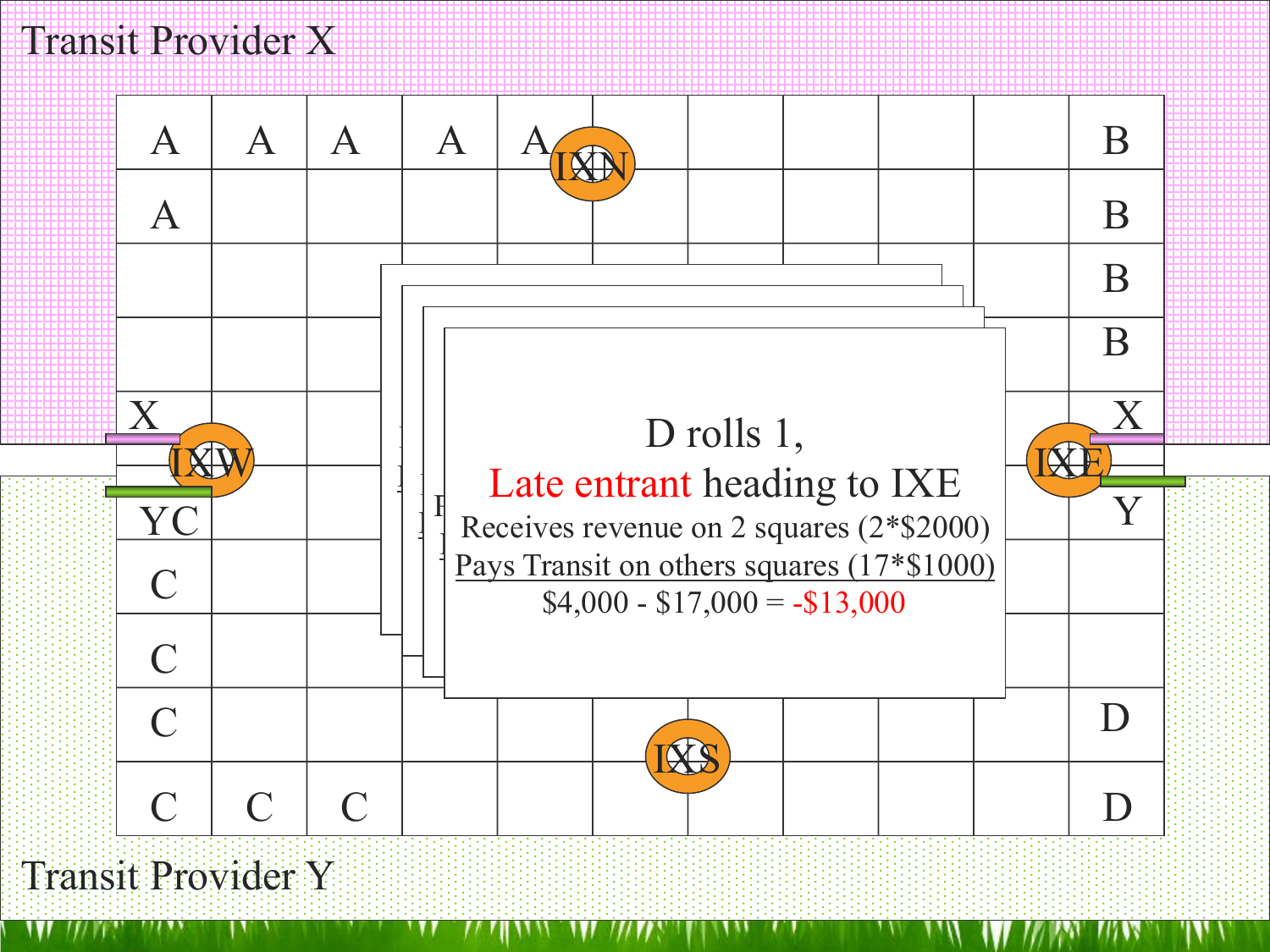- ISP A: \$9,000
- ISP B: \$0
- ISPC: \$3,000
- ISPD: -\$13,000

A WARM WANT WAS ARRESTED AND MALLA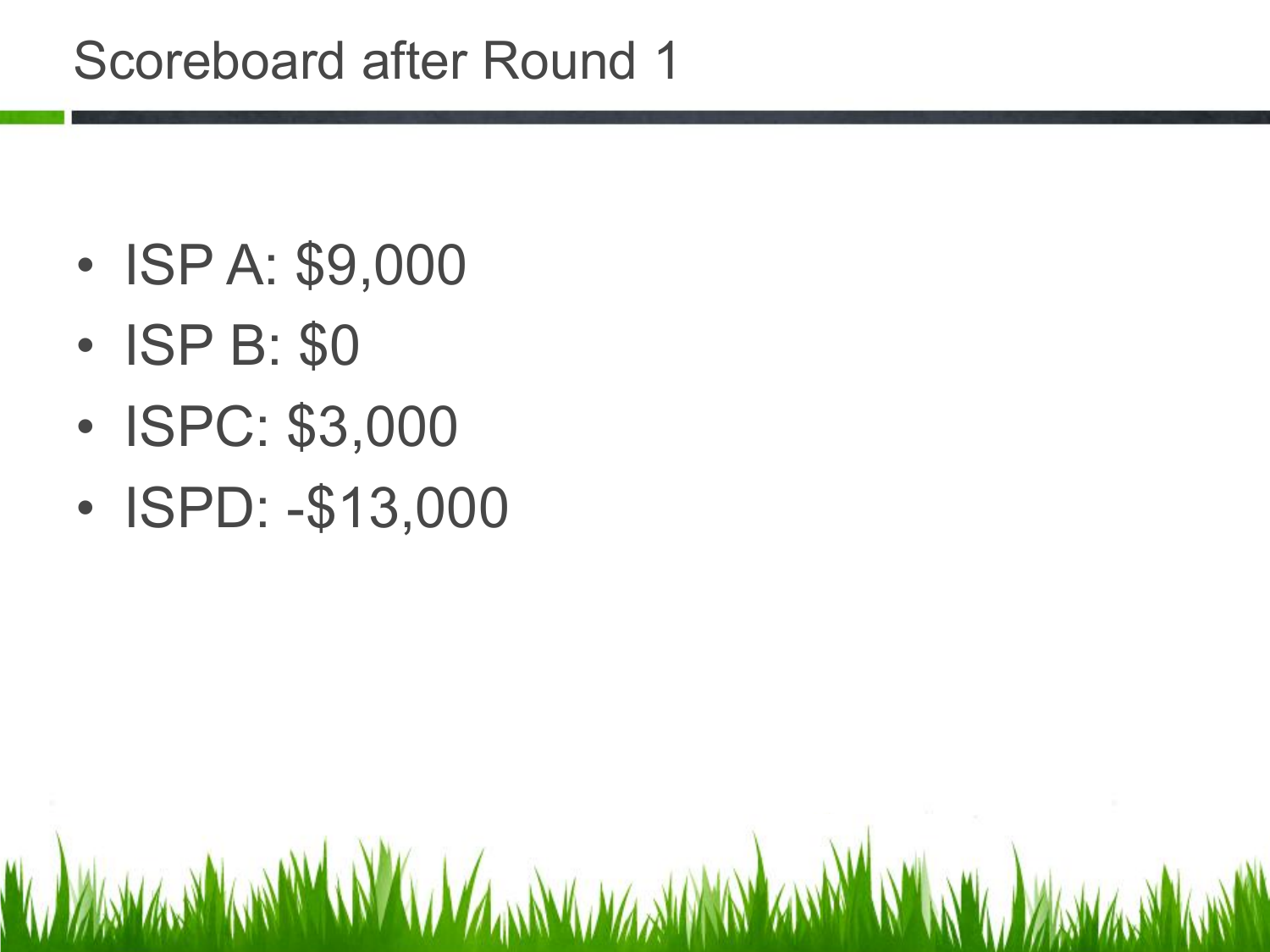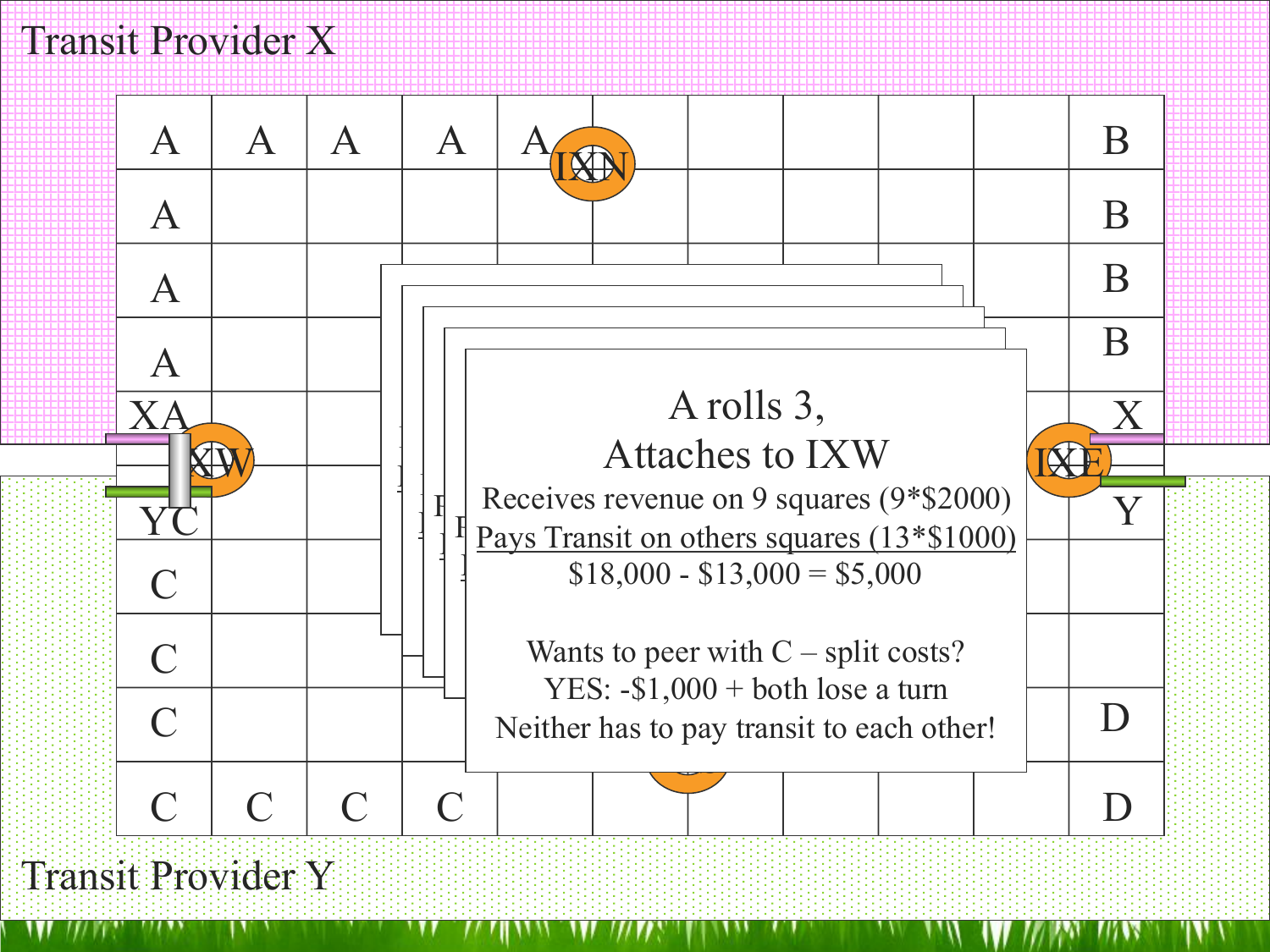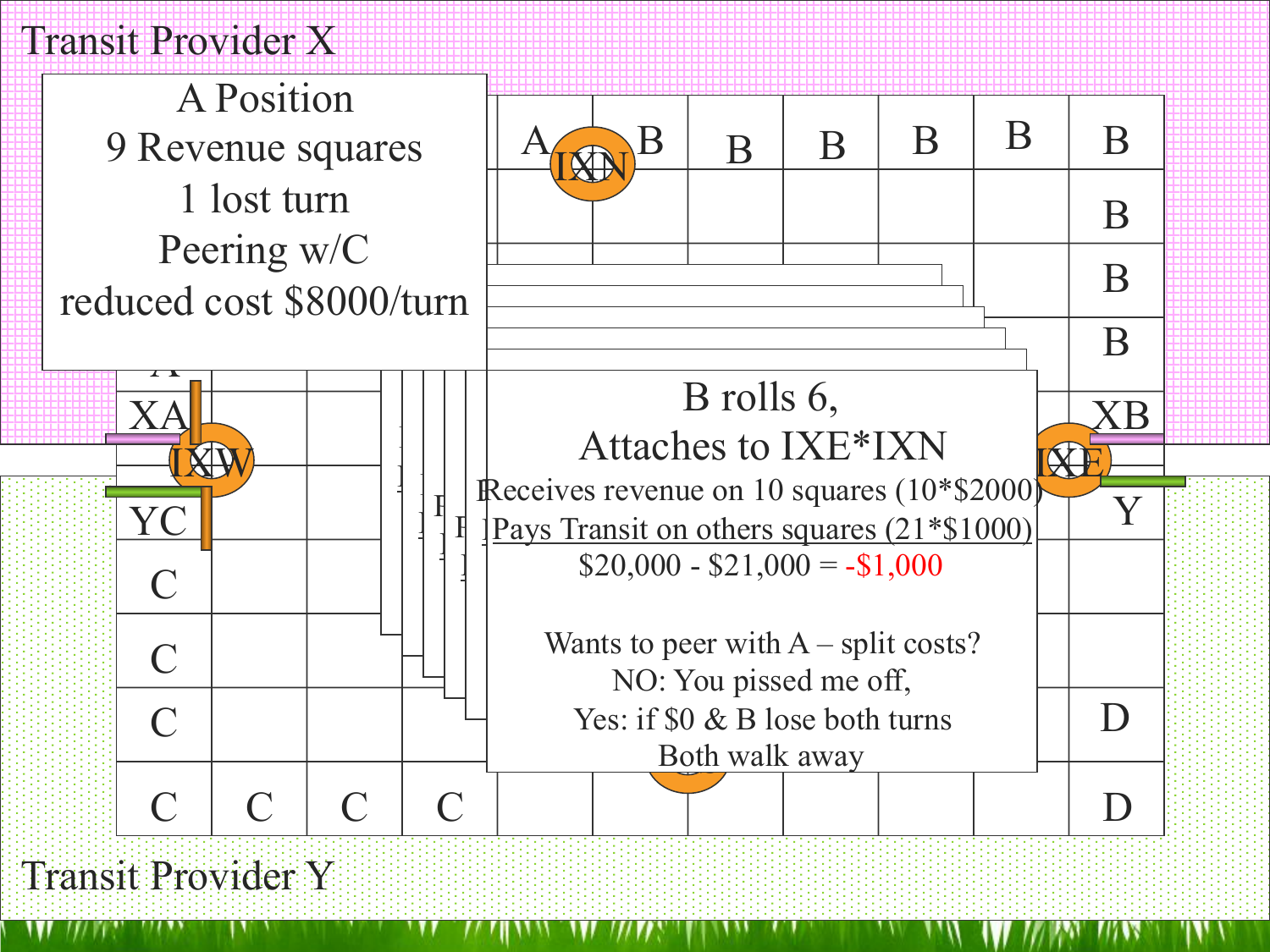### WELCOME TO **BILLAND**

4 ISPs that have never played before

Open Board \$35,000 VC Funding \$25,000 VC Funding – HARD Economic Times

We want to hear your thought process and peering negotiations

Winner - prize